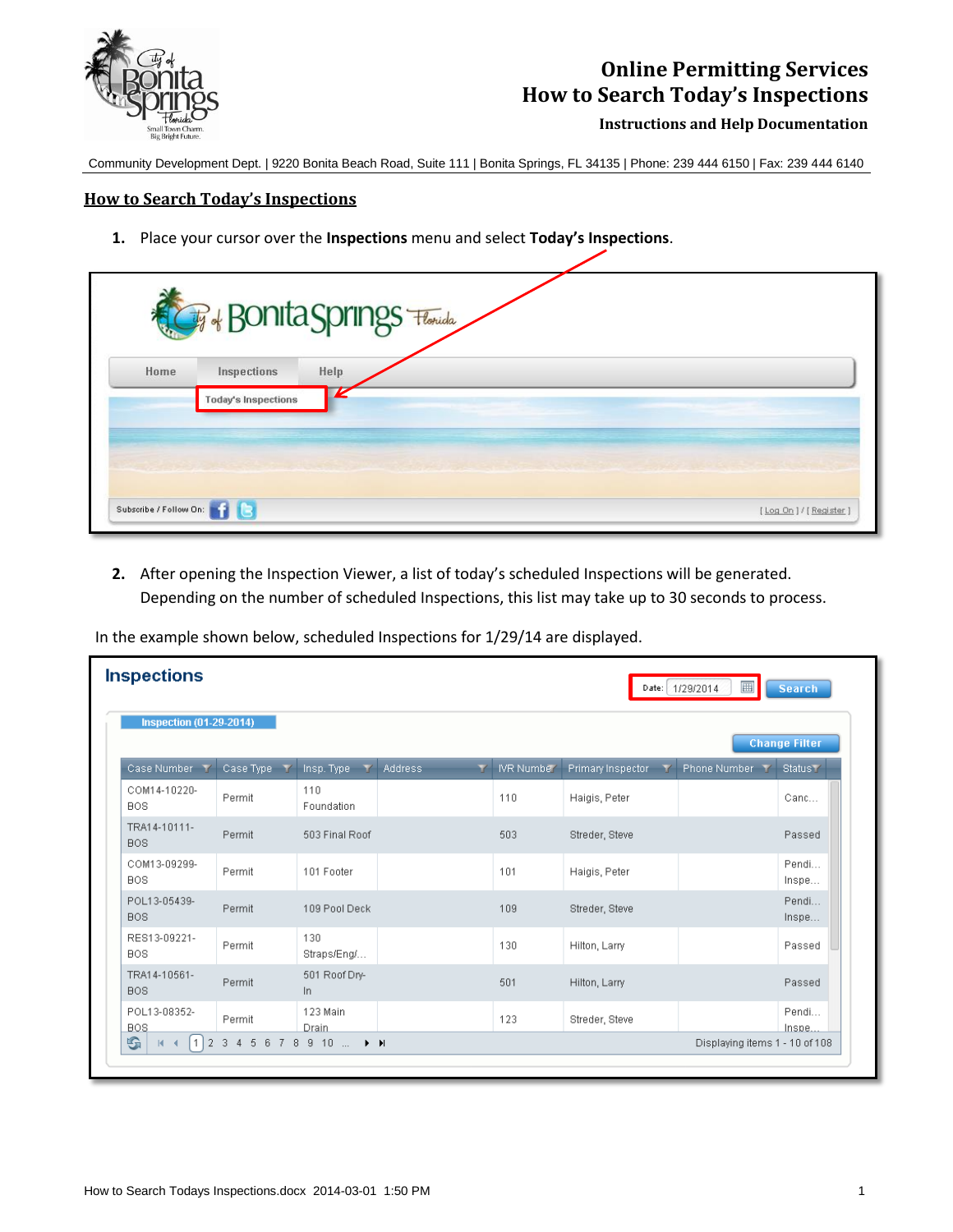- Case Number **3.** To search inspections by Permit, click the filter button next to "**Case Number**". **Inspections** Date: 1/29/2014 圃 **Search Inspection (01-29-2014) Change Filter** Case Type T Insp. Type T Address Y IVR Number Primary Inspector Y Phone Number Y Status Y Case Number COM14-10220-Clear Filter 110 Haigis, Peter Canc... **BOS** ation Show rows with value that TRA14-10111-Is equal to nal Roof 503 Streder, Steve Passed **BOS** COM13-09299-And Pendi... 101 Haigis, Peter poter Is equal to  $\overline{\phantom{a}}$ **BOS** Inspe... POL13-05439-Pendi... ool Deck 109 Streder, Steve BOS. Inspe.. Filter RES13-09221- $130$ Permit 130 Passed Hilton, Larry **BOS** Straps/Eng/... TRA14-10561-501 Roof Dry-Permit 501 Hilton, Larry Passed BOS. In POL13-08352-123 Main Pendi... Permit 123 Streder, Steve **BOS** Drain Inspe. GI  $M$  4 1 2 3 4 5 6 7 8 9 10 ... Displaying items 1 - 10 of 108
	- **4.** After clicking on the filter button, a menu will open. Click on the drop-down arrow and select **Contains** from the filter list.

**NOTE**: You may use **Is equal to** as a filter type, but it requires the **FULL** Permit Number.

Example: RES13-06134-BOS



Clear Filter **5.** Enter the last 5-digits of the Permit Number and "-BOS" for Show rows with value that Bonita Springs in the field below **Contains** Contains 4 and click the **Filter** button. 06134-BOS And Example: 06134-BOS Is equal to 7 **HINT**: Permit applications received before 6/1/2012 do not have the "-BOS" suffix.Filter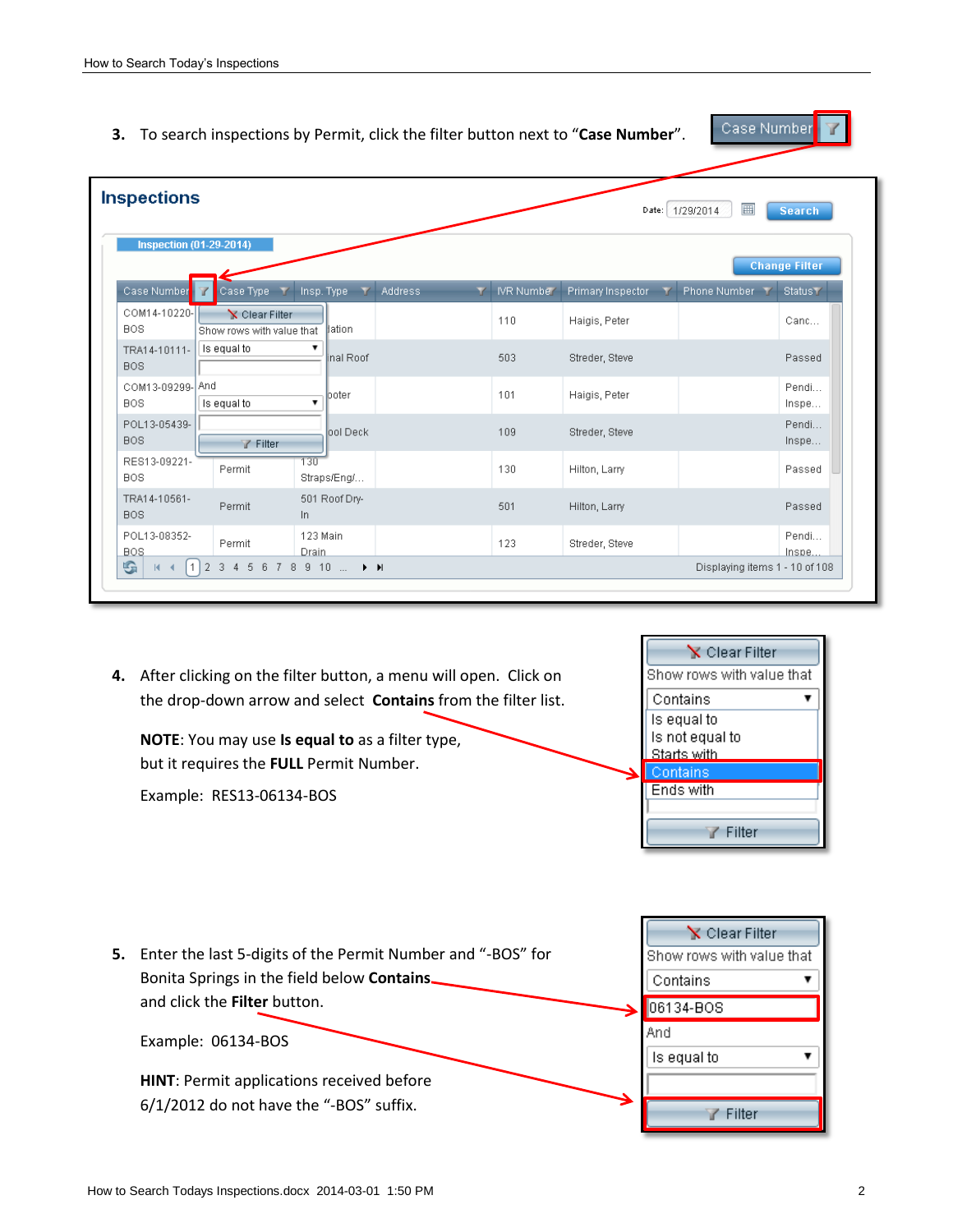|  | In the example shown below, scheduled Inspections for Permit RES13-06134-BOS on 1/29/14 are displayed. |
|--|--------------------------------------------------------------------------------------------------------|
|--|--------------------------------------------------------------------------------------------------------|

| <b>Inspections</b><br>圃<br>Date: 1/29/2014<br><b>Search</b> |                                                  |                                        |              |            |                                   |              |                     |  |
|-------------------------------------------------------------|--------------------------------------------------|----------------------------------------|--------------|------------|-----------------------------------|--------------|---------------------|--|
| <b>Inspection (01-29-2014)</b><br><b>Change Filter</b>      |                                                  |                                        |              |            |                                   |              |                     |  |
| Case Number<br>v                                            | Case Type T                                      | Insp. Type<br>$\overline{\phantom{a}}$ | Address<br>Y | IVR Number | Primary Inspector<br>$\mathbf{v}$ | Phone Number | Status <sup>T</sup> |  |
| RES13-06134-<br><b>BOS</b>                                  | Permit                                           | 106 Final<br>Inspection                |              | 106        | Hilton, Larry                     |              | Passed              |  |
| RES13-06134-<br><b>BOS</b>                                  | Permit                                           | 402 Final<br>Mechanical                |              | 402        | Hilton, Larry                     |              | Passed              |  |
| RES13-06134-<br><b>BOS</b>                                  | Permit                                           | 204 Final<br>Plumbing                  |              | 204        | Hilton, Larry                     |              | Passed              |  |
| RES13-06134-<br><b>BOS</b>                                  | Permit                                           | 117 Final<br>Shutter                   |              | 117        | Hilton, Larry                     |              | Passed              |  |
|                                                             |                                                  |                                        |              |            |                                   |              |                     |  |
|                                                             |                                                  |                                        |              |            |                                   |              |                     |  |
|                                                             |                                                  |                                        |              |            |                                   |              |                     |  |
| G<br>$\vert$ 1<br>$ \P $<br>$\blacktriangleleft$            | Displaying items 1 - 4 of 4<br>$\mathbb{R}$ . In |                                        |              |            |                                   |              |                     |  |

**6.** To search for a differnt Permit, repeat **Step #3** (click the filter button next to **Case Number**), enter the new Permit Number and clik the **Filter** button.



圓

**Search** 

**7.** To search Inspections on a different day, cick Date: 1/29/2014 the "**Calendar**" icon.